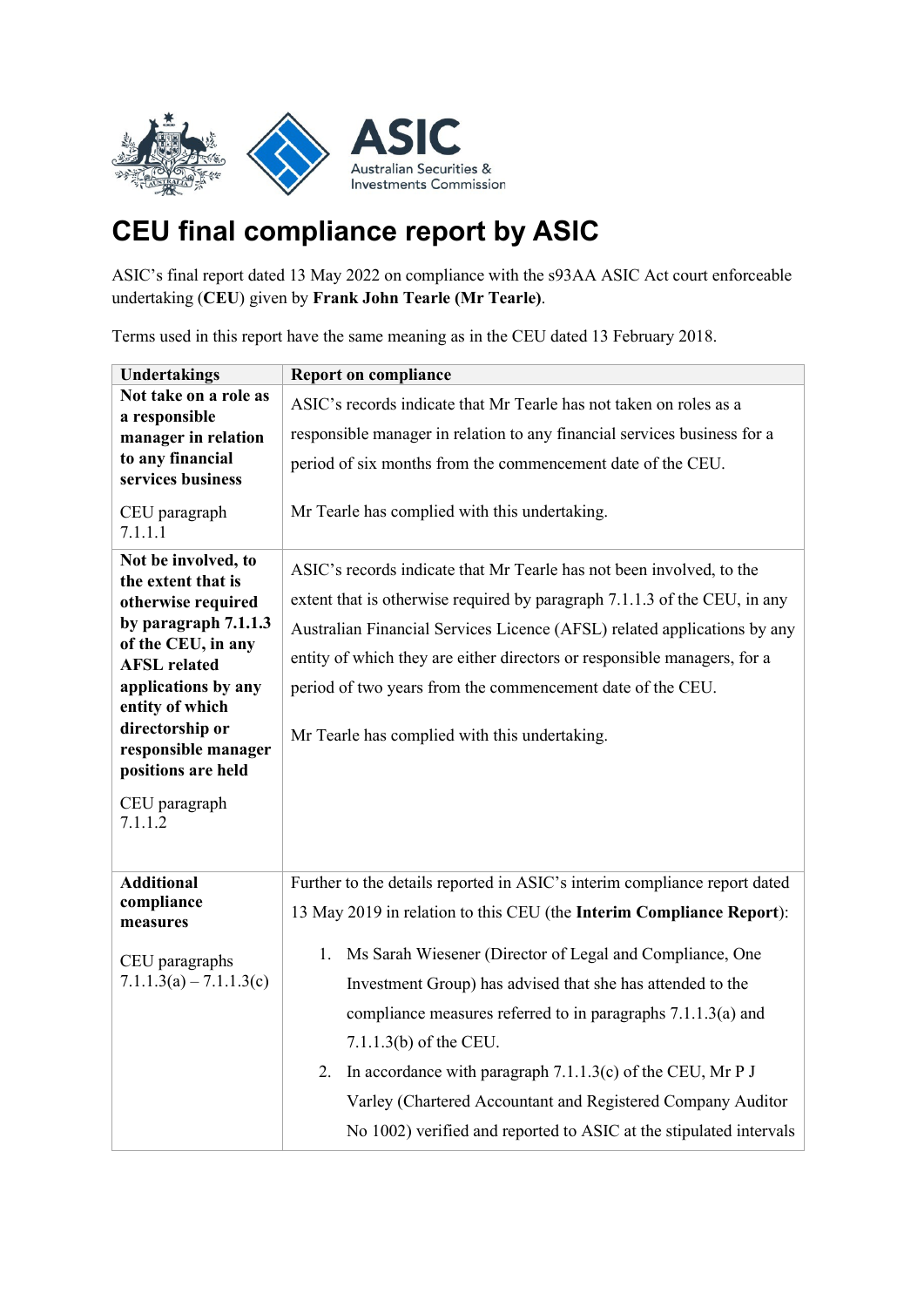| <b>Undertakings</b>                                         | <b>Report on compliance</b>                                                                                                                          |
|-------------------------------------------------------------|------------------------------------------------------------------------------------------------------------------------------------------------------|
|                                                             | that the compliance measures referred to in paragraphs $7.1.1.3(a)$                                                                                  |
|                                                             | and 7.1.1.3(b) of the CEU have been complied with.                                                                                                   |
|                                                             | Mr Tearle has complied with these undertakings.                                                                                                      |
|                                                             |                                                                                                                                                      |
| <b>Notification of</b><br>change of ownership               | ASIC is unaware of any evidence that would have required Mr Tearle to<br>have made the required notification referred to in paragraph 7.1.1.4 of the |
| CEU paragraph<br>7.1.1.4                                    | CEU within the stipulated timeframe.                                                                                                                 |
|                                                             | Mr Tearle has complied with this undertaking.                                                                                                        |
| <b>Training</b>                                             | ASIC has received evidence from Mr Tearle confirming that he has                                                                                     |
| CEU paragraph<br>7.1.1.5                                    | completed 30 hours of training within one year.                                                                                                      |
|                                                             | Mr Tearle has complied with this undertaking, as reported in the Interim                                                                             |
|                                                             | Compliance Report.                                                                                                                                   |
| <b>Contribution to the</b><br><b>Ethics Centre</b>          | ASIC has received confirmation from The Ethics Centre that Mr Tearle                                                                                 |
| CEU paragraph                                               | has made the payment of \$100,000 to The Ethics Centre.                                                                                              |
| 7.1.1.6                                                     | Mr Tearle has complied with this undertaking, as reported in the Interim                                                                             |
|                                                             | Compliance Report.                                                                                                                                   |
|                                                             |                                                                                                                                                      |
|                                                             |                                                                                                                                                      |
| Pay the costs of<br>compliance with the<br><b>CEU</b>       | ASIC is unaware of any evidence to suggest that Mr Tearle has not paid<br>the costs of his compliance with the CEU.                                  |
| CEU paragraph                                               | Mr Tearle has complied with this undertaking.                                                                                                        |
| 7.1.1.7                                                     |                                                                                                                                                      |
| Provide all                                                 |                                                                                                                                                      |
| documents and<br>information                                | Mr Tearle and his relevant representatives engaged with ASIC to assist<br>with achieving compliance with the CEU, have provided all documents        |
| requested by ASIC                                           | and information requested by ASIC from time to time for the purpose of                                                                               |
| to assess compliance<br>with the terms of the<br><b>CEU</b> | assessing his compliance with the terms of the CEU.                                                                                                  |
| CEU paragraph                                               |                                                                                                                                                      |